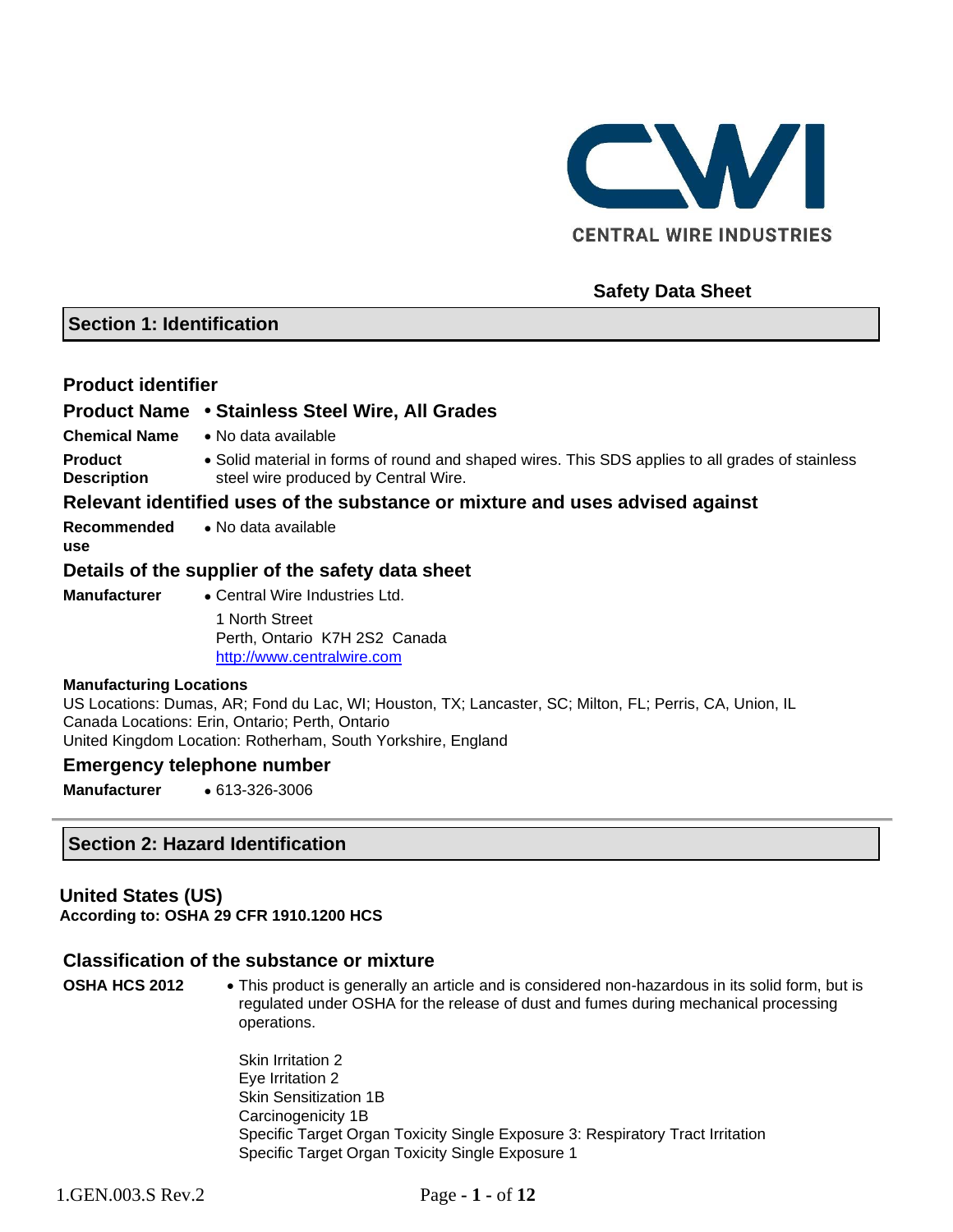Specific Target Organ Toxicity Repeated Exposure 1 Combustible Dust Respiratory Sensitization 1B

#### **Label elements OSHA HCS 2012**

## **DANGER**



**Hazard statements** • There are no health hazards from stainless steel wire in solid form. Exposure to dust and/or fumes from processing such as burning, welding, sawing, brazing and grinding may cause serious health effects. Causes skin irritation.

May cause an allergic skin reaction.

Causes serious eye irritation.

May cause respiratory irritation.

Suspected of causing cancer.

Causes damage to organs - lungs via inhalation.

Causes damage to organs - lungs through prolonged or repeated exposure via inhalation. May form combustible dust concentrations in air.

# **Precautionary**

# **statements**

**Prevention** • Obtain special instructions before use.

Do not handle until all safety precautions have been read and understood.

Avoid breathing dusts, fumes and gasses.

Wash thoroughly after handling.

Do not eat, drink or smoke when using this product.

Contaminated work clothing should not be allowed out of the workplace.

Wear protective gloves - work gloves and eye/face protection - safety glasses or goggles. In case of inadequate ventilation wear respiratory protection.

- **Response** IF INHALED: Remove victim to fresh air and keep at rest in a position comfortable for breathing. IF exposed or concerned: Get medical advice/attention. IF IN EYES: Rinse cautiously with water for several minutes. Remove contact lenses, if present and easy to do. Continue rinsing. If eye irritation persists: Get medical advice/attention. IF ON SKIN: Wash with plenty of soap and water. If skin irritation or rash occurs: Get medical advice/attention. Take off contaminated clothing and wash before reuse.
- **Storage/Disposal** Dispose of content and/or container in accordance with local, regional, national, and/or international regulations. Refer to manufacturer/supplier for information on recovery/recycling.

## **Other hazards**

**OSHA HCS 2012** • No data available

## **Other information**

**NFPA**  $\bullet$  Health = 1, Flammability = 0, Special Information = None

**HMIS**  $\bullet$  Health = 1<sup>\*</sup>, Flammability = 0, Reactivity = 0, PPE = E

\* Chronic Health Hazard

 $E =$  Safety glasses, gloves and respirator if above exposure levels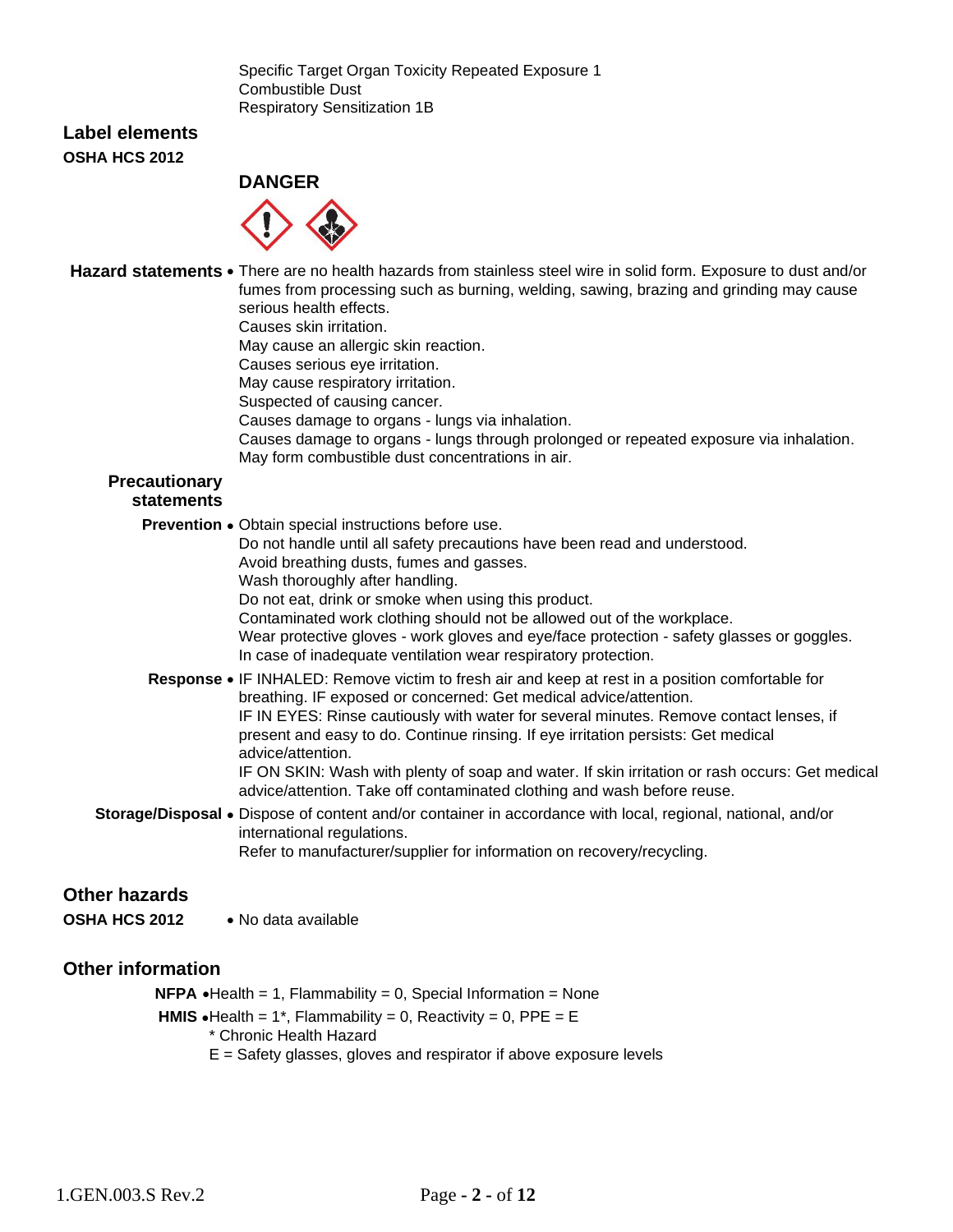# **Section 3 - Composition/Information on Ingredients**

#### **Mixtures**

Stainless steel in its solid state is not considered hazardous. However, operations such as burning, welding, sawing, brazing or grinding may release dust and/or fumes, which may present health hazards. These elements may appear in some or various combinations in any particular grade of stainless steel.

|                      | <b>Composition</b> |           |                  |  |  |
|----------------------|--------------------|-----------|------------------|--|--|
| <b>Chemical Name</b> | <b>Identifiers</b> | $\%$      | <b>Hazardous</b> |  |  |
| Aluminum             | CAS: 7429-90-5     | $< 3.5\%$ | Yes              |  |  |
| Chromium             | CAS: 7440-47-3     | $< 30\%$  | Yes              |  |  |
| Cobalt               | CAS: 7440-48-4     | $< 30\%$  | Yes              |  |  |
| Copper               | CAS: 7440-50-8     | < 34%     | <b>Yes</b>       |  |  |
| Iron                 | CAS: 7439-89-6     | $< 85\%$  | <b>No</b>        |  |  |
| Manganese            | CAS: 7439-96-5     | < 10%     | Yes              |  |  |
| Molybdenum           | CAS: 7439-98-7     | < 18%     | <b>No</b>        |  |  |
| Nickel               | CAS: 7440-02-0     | < 35%     | Yes              |  |  |
| Silicon              | CAS: 7440-21-3     | < 4.5%    | <b>Yes</b>       |  |  |
| Tantalum             | CAS: 7440-25-7     | $< 5.5\%$ | Yes              |  |  |
| Tungsten             | CAS: 7440-33-7     | $< 6.5\%$ | Yes              |  |  |
| Vanadium             | CAS: 7440-62-2     | $< 0.5\%$ | Yes              |  |  |

#### **Non-Metallic Coatings - Other Information**

**Dry lube and oil based wire •** Individual wire coating components are present at values below the reporting **coatings** requirements of GHS concentration limits.

#### **Section 4: First-Aid Measures**

#### **Description of first aid measures**

- **Inhalation** IF INHALED: Remove victim to fresh air and keep at rest in a position comfortable for breathing. Get medical attention if symptoms occur.
- **Skin** If skin irritation occurs: Get medical advice/attention. Take off contaminated clothing and wash before reuse.
- **Eye** IF IN EYES: Rinse cautiously with water for several minutes. Remove contact lenses, if present and easy to do. Continue rinsing. If eye irritation persists: Get medical advice/attention.

**Ingestion** • Low hazard for usual industrial or commercial handling. Get medical attention if symptoms occur.

#### **Most important symptoms and effects, both acute and delayed**

• Refer to Section 11 - Toxicological Information.

#### **Section 5: Fire-Fighting Measures**

#### **Extinguishing media**

| <b>Suitable</b><br><b>Extinguishing Media</b>       | • For solid formed alloys, as appropriate for surrounding fire. A fire involving finely divided<br>alloy should be treated as a Class D metal fire. Use DRY sand, graphite powder, dry sodium<br>chloride based extinguishers, G-1 or Met-L-X powder. |
|-----------------------------------------------------|-------------------------------------------------------------------------------------------------------------------------------------------------------------------------------------------------------------------------------------------------------|
| <b>Unsuitable</b><br><b>Extinguishing Media</b>     | • Do not use halogenated extinguishing agents or foam.                                                                                                                                                                                                |
|                                                     | Special hazards arising from the substance or mixture                                                                                                                                                                                                 |
| <b>Unusual Fire and</b><br><b>Explosion Hazards</b> | • Stainless steel products in the form shipped are not considered combustible. During<br>subsequent processing (cutting, welding, grinding, etc.), the generation of dust in high<br>concentrations may present fire and explosion hazards.           |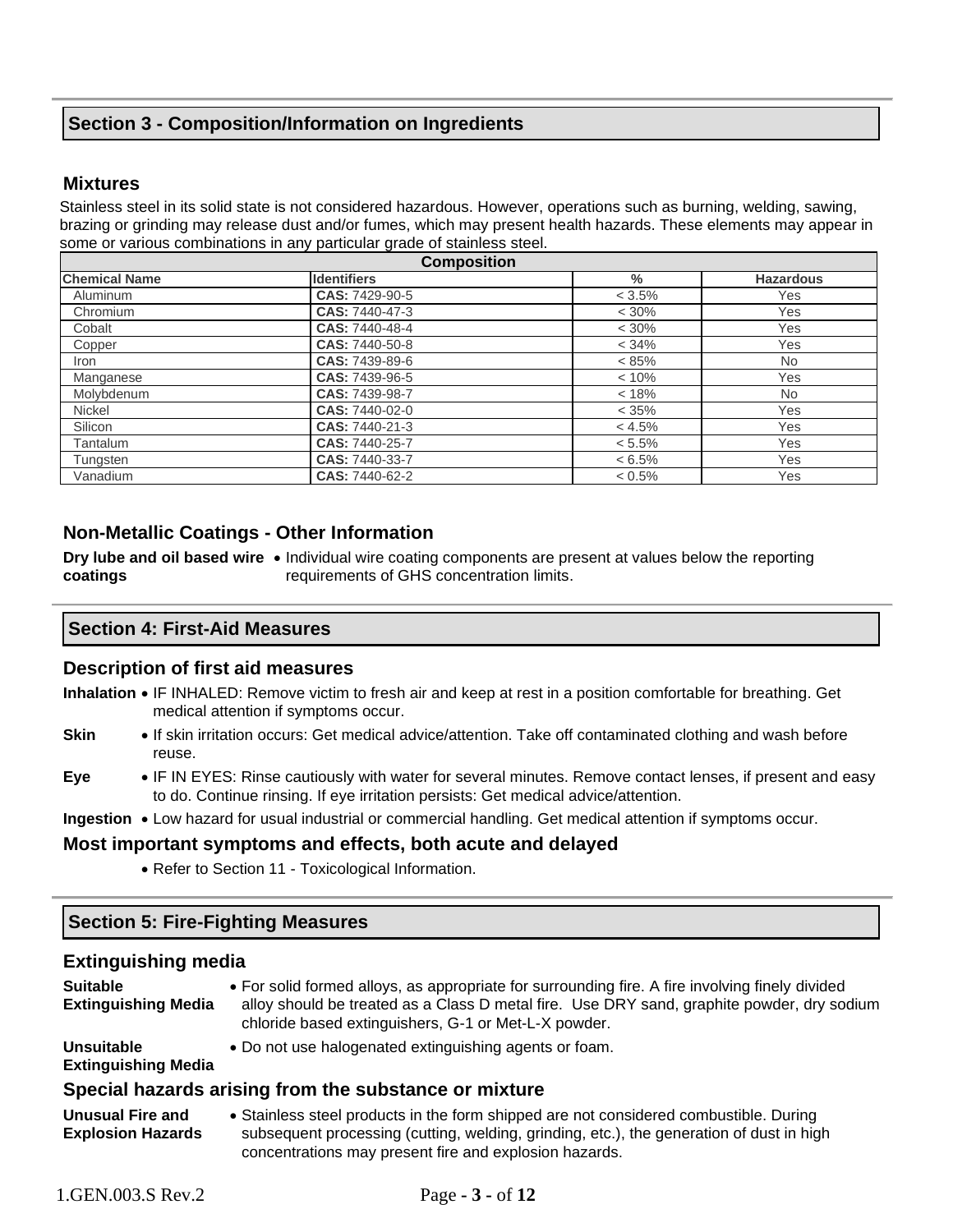#### • May produce hazardous metal fumes.

#### **Hazardous Combustion Products Advice for firefighters**

• Fire fighters should wear complete protective clothing including self-contained breathing apparatus.

#### **Section 6 - Accidental Release Measures**

#### **Personal precautions, protective equipment and emergency procedures**

**Personal Precautions** • No data available

**Emergency Procedures** • Solid Form: Not Applicable. In dusty environment, ELIMINATE all ignition sources (no smoking, flares, sparks or flames in immediate area). Clean up using methods which avoid dust generation. Compressed air should not be used. During cleanup avoid inhalation and skin and eye contact. Provide local exhaust or dilution ventilation as required.

#### **Environmental precautions**

• No data available.

#### **Methods and material for containment and cleaning up**

**Containment/Clean-up**  • Use appropriate Personal Protective Equipment (PPE) **Measures** Use clean non-sparking tools to collect material and place it into loosely covered plastic containers for later disposal. Dust deposits should not be allowed to accumulate on surfaces, as these may form an explosive mixture if they are released into the atmosphere in sufficient concentration. Avoid dispersal of dust in the air (i.e., clearing dust surfaces with compressed air).

#### **Section 7 - Handling and Storage**

#### **Precautions for safe handling**

| <b>Handling</b> | • No specific requirements for solid formed steel product. Do not breathe (dust or fumes). Do |
|-----------------|-----------------------------------------------------------------------------------------------|
|                 | not use in areas without adequate ventilation. Do not use sparking tools. Keep away from      |
|                 | heat and ignition sources – No Smoking. Use good safety and industrial hygiene practices.     |
|                 | Conditions for safo storago, including any incompatibilities                                  |

## **Conditions for safe storage, including any incompatibilities**

| <b>Storage</b>                                                 | • Do not store and transport with oxidizers, acids, etc.                                     |
|----------------------------------------------------------------|----------------------------------------------------------------------------------------------|
| <b>Special Packaging</b><br><b>Materials</b>                   | • None for solid stainless steel product.                                                    |
| Incompatible<br><b>Materials or Ignition</b><br><b>Sources</b> | • Oxidizers. Reacts with strong acids to form explosive hydrogen gas and oxides of nitrogen. |

## **Section 8 - Exposure Controls/Personal Protection**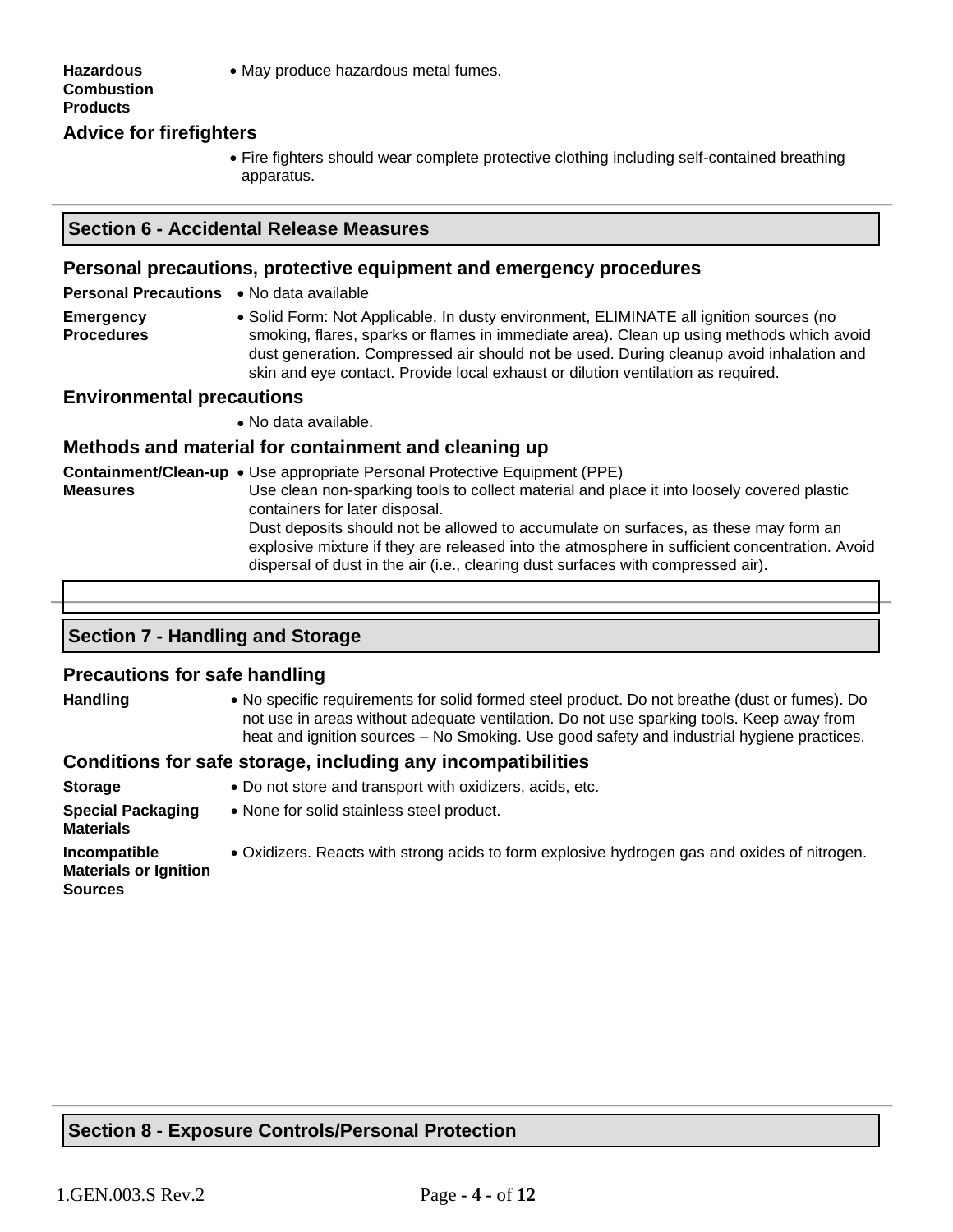# **Control parameters**

**Exposure Limits/Guidelines** • No data available on product. Individual elements may be emitted during processing.

| <b>Exposure Limits/Guidelines</b> |             |                                                                                                          |                                                             |                                                                 |  |
|-----------------------------------|-------------|----------------------------------------------------------------------------------------------------------|-------------------------------------------------------------|-----------------------------------------------------------------|--|
|                                   | Result      | <b>ACGIH</b>                                                                                             | <b>NIOSH</b>                                                | <b>OSHA</b>                                                     |  |
| Vanadium<br>(7440-62-2)           | TWAs        | Not established                                                                                          | 1 mg/m3 TWA (listed under<br>Ferrovanadium dust)            | Not established                                                 |  |
| <b>Aluminum</b><br>$(7429-90-5)$  | TWAs        | 1 mg/m3 TWA (respirable fraction)                                                                        | 10 mg/m3 TWA (total dust); 5<br>mg/m3 TWA (respirable dust) | 15 mg/m3 TWA (total dust); 5<br>mg/m3 TWA (respirable fraction) |  |
| Silicon<br>$(7440 - 21 - 3)$      | TWAs        | Not established                                                                                          | 10 mg/m3 TWA (total dust); 5<br>mg/m3 TWA (respirable dust) | 15 mg/m3 TWA (total dust); 5<br>mg/m3 TWA (respirable fraction) |  |
| Tantalum<br>$(7440 - 25 - 7)$     |             | TWAs INot established                                                                                    | 5 mg/m3 TWA (dust)                                          | 5 mg/m3 TWA                                                     |  |
|                                   |             |                                                                                                          | <b>Exposure Limits/Guidelines (cont'd)</b>                  |                                                                 |  |
| Tungsten<br>$(7440-33-7)$         | TWAs        | $5 \text{ mg/m}$ 3 TWA                                                                                   | 5 mg/m3 TWA                                                 | Not established                                                 |  |
| Manganese<br>$(7439-96-5)$        |             | 0.02 mg/m3 TWA (respirable<br>TWAs  fraction); 0.1 mg/m3 TWA (inhalable  1 mg/m3 TWA (fume)<br>fraction) |                                                             | Not established                                                 |  |
| Molybdenum<br>$(7439-98-7)$       | <b>TWAs</b> | 10 mg/m3 TWA (inhalable fraction);<br>3 mg/m3 TWA (respirable fraction)                                  | Not established                                             | Not established                                                 |  |
| Chromium<br>$(7440 - 47 - 3)$     |             | TWAs 0.5 mg/m3 TWA                                                                                       | $0.5$ mg/m $3$ TWA                                          | 1 mg/m3 TWA                                                     |  |
| Cobalt<br>$(7440 - 48 - 4)$       |             | TWAs 0.02 mg/m3 TWA                                                                                      | 0.05 mg/m3 TWA (dust and fume)                              | 0.1 mg/m3 TWA (dust and fume)                                   |  |
| <b>Nickel</b><br>$(7440-02-0)$    | TWAs        | 1.5 mg/m3 TWA (inhalable fraction) 0.015 mg/m3 TWA                                                       |                                                             | 1 mg/m3 TWA                                                     |  |

#### **Exposure controls**

**Engineering Measures/Controls**

**Pictograms** •

• Adequate ventilation systems as needed to control concentrations of airborne contaminants below applicable threshold limit values. Use only appropriately classified electrical equipment.

#### **Personal Protective Equipment**



| <b>Respiratory</b>                                         | • Use of a NIOSH/MSHA approved dust respirator is recommended where airborne dust<br>levels exceed appropriate PELs and TLVs.                                                                                                   |
|------------------------------------------------------------|---------------------------------------------------------------------------------------------------------------------------------------------------------------------------------------------------------------------------------|
| Eye/Face                                                   | • Wear protective eyewear (goggles, face shield, or safety glasses).                                                                                                                                                            |
| <b>Hands</b>                                               | . Wear protective gloves - suitable for protection against physical injury and skin contact<br>during handling and processing.                                                                                                  |
| <b>Skin/Body</b>                                           | • Wear protective clothing - such as long sleeves and or coveralls during processing.                                                                                                                                           |
| <b>General Industrial</b><br><b>Hygiene Considerations</b> | • Practice good housekeeping and avoid creating/breathing dust. Do not allow dust to<br>collect. Maintain, clean, and fit test respirators in accordance with OSHA regulations.<br>Provide readily accessible eyewash stations. |
| <b>Environmental Exposure</b><br>Controls                  | • No data available                                                                                                                                                                                                             |

# **Section 9 - Physical and Chemical Properties**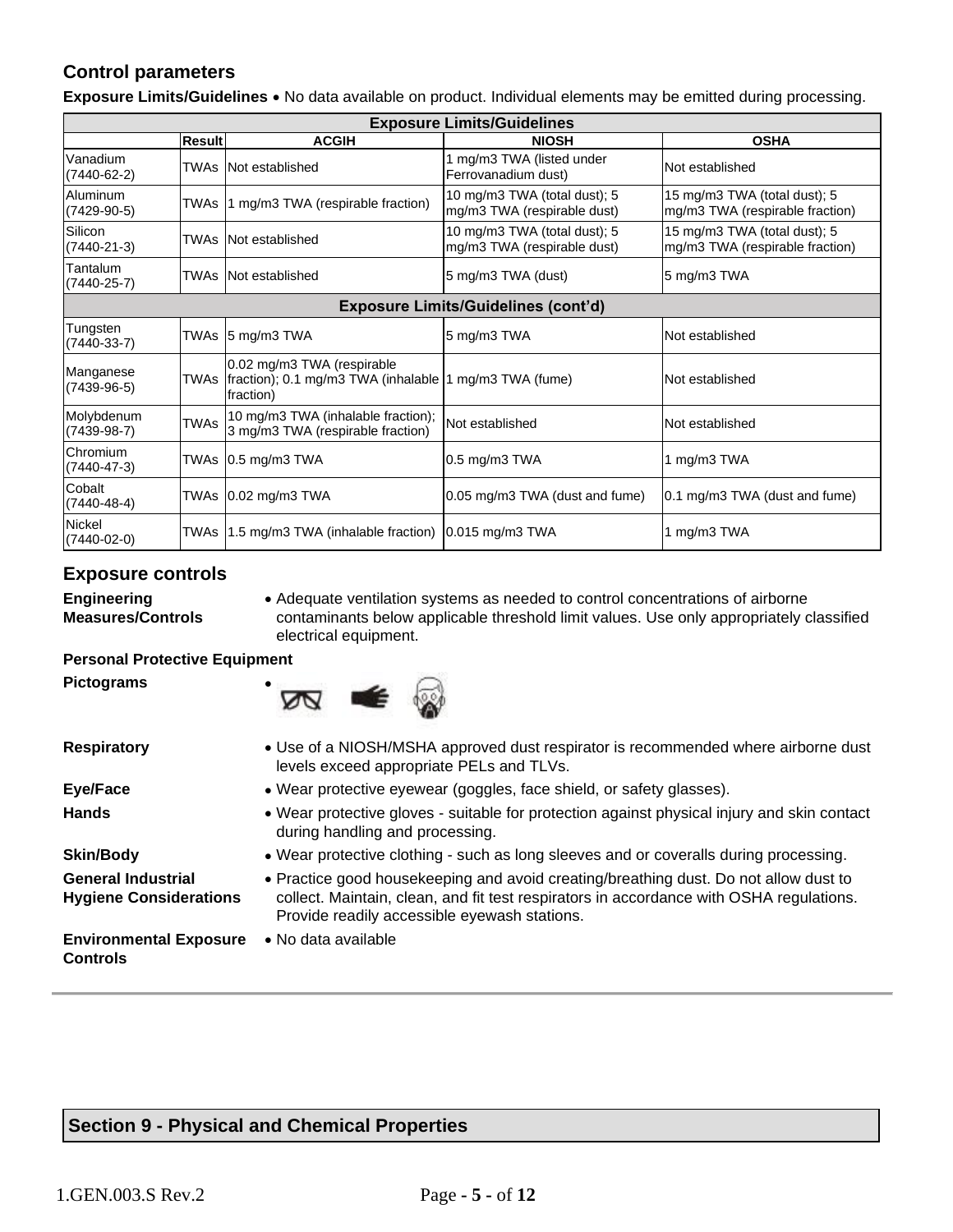# **Information on Physical and Chemical Properties**

| <b>Material Description</b>                           |                      |                                              |                                                     |
|-------------------------------------------------------|----------------------|----------------------------------------------|-----------------------------------------------------|
| <b>Physical Form</b>                                  | Solid                | Appearance/Description                       | Solid wire of various grades.                       |
| Color                                                 | Silver-gray metallic | Odor                                         | Odorless                                            |
| <b>Taste</b>                                          | No data available.   | Particulate Type                             | No data available                                   |
| Particulate Size                                      | No data available    | Aerosol Type                                 | No data available                                   |
| Odor Threshold                                        | No data available    | Physical and Chemical Properties             | No data available                                   |
| <b>General Properties</b>                             |                      |                                              |                                                     |
| <b>Boiling Point</b>                                  | No data available    | <b>Melting Point</b>                         | 2500 to 2800 F(1371 to 1538 C)                      |
| <b>Decomposition Temperature</b>                      | No data available    | <b>Heat of Decomposition</b>                 | No data available                                   |
| pH                                                    | No data available    | Specific Gravity/Relative Density            | No data available                                   |
| Density                                               | No data available    | <b>Bulk Density</b>                          | 7.75 g/cm <sup>3</sup><br>$0.28$ lb/in <sup>3</sup> |
| <b>Water Solubility</b>                               | Insoluble            | Solvent Solubility                           | No data available                                   |
| Viscosity                                             | No data available    | <b>Explosive Properties</b>                  | No data available                                   |
| Oxidizing Properties:                                 | No data available    |                                              |                                                     |
| <b>Volatility</b>                                     |                      |                                              |                                                     |
| Vapor Pressure                                        | No data available    | Vapor Density                                | No data available                                   |
| <b>Evaporation Rate</b>                               | No data available    | VOC (Wt.)                                    | No data available                                   |
| VOC (Vol.)                                            | No data available    | Volatiles (Wt.)                              | No data available                                   |
| Volatiles (Vol.)                                      | No data available    |                                              |                                                     |
| Flammability                                          |                      |                                              |                                                     |
| Flash Point                                           | No data available    | UEL                                          | No data available                                   |
| LEL                                                   | No data available    | Autoignition                                 | No data available                                   |
| Self-Accelerating Decomposition<br>Temperature (SADT) | No data available    | Heat of Combustion (AHc)                     | No data available                                   |
| <b>Burning Time</b>                                   | No data available    | Flame Height                                 | No data available                                   |
| <b>Flame Extension</b>                                | No data available    | <b>Ignition Distance</b>                     | No data available                                   |
| <b>Flame Duration</b>                                 | No data available    | Flammability (solid, gas)                    | Not Applicable.                                     |
| Environmental                                         |                      |                                              |                                                     |
| Half-Life                                             | No data available    | Octanol/Water Partition<br>coefficient       | No data available                                   |
| Coefficient of water/oil distribution                 | No data available    | <b>Bioaccumulation Factor</b>                | No data available                                   |
| <b>Bioconcentration Factor</b>                        | No data available    | <b>Biochemical Oxygen Demand</b><br>BOD/BOD5 | No data available                                   |
| Chemical Oxygen Demand                                | No data available    | Persistence                                  | No data available                                   |
| Degradation                                           | No data available    |                                              |                                                     |
|                                                       |                      |                                              |                                                     |

# **Section 10: Stability and Reactivity**

## **Reactivity**

• No dangerous reaction known under conditions of normal use.

## **Chemical stability**

• Stable

# **Possibility of hazardous reactions**

• Hazardous polymerization will not occur.

#### **Conditions to avoid**

• Incompatible materials.

#### **Incompatible materials**

• Incompatible Materials: oxidizers, strong acids

#### **Hazardous decomposition products**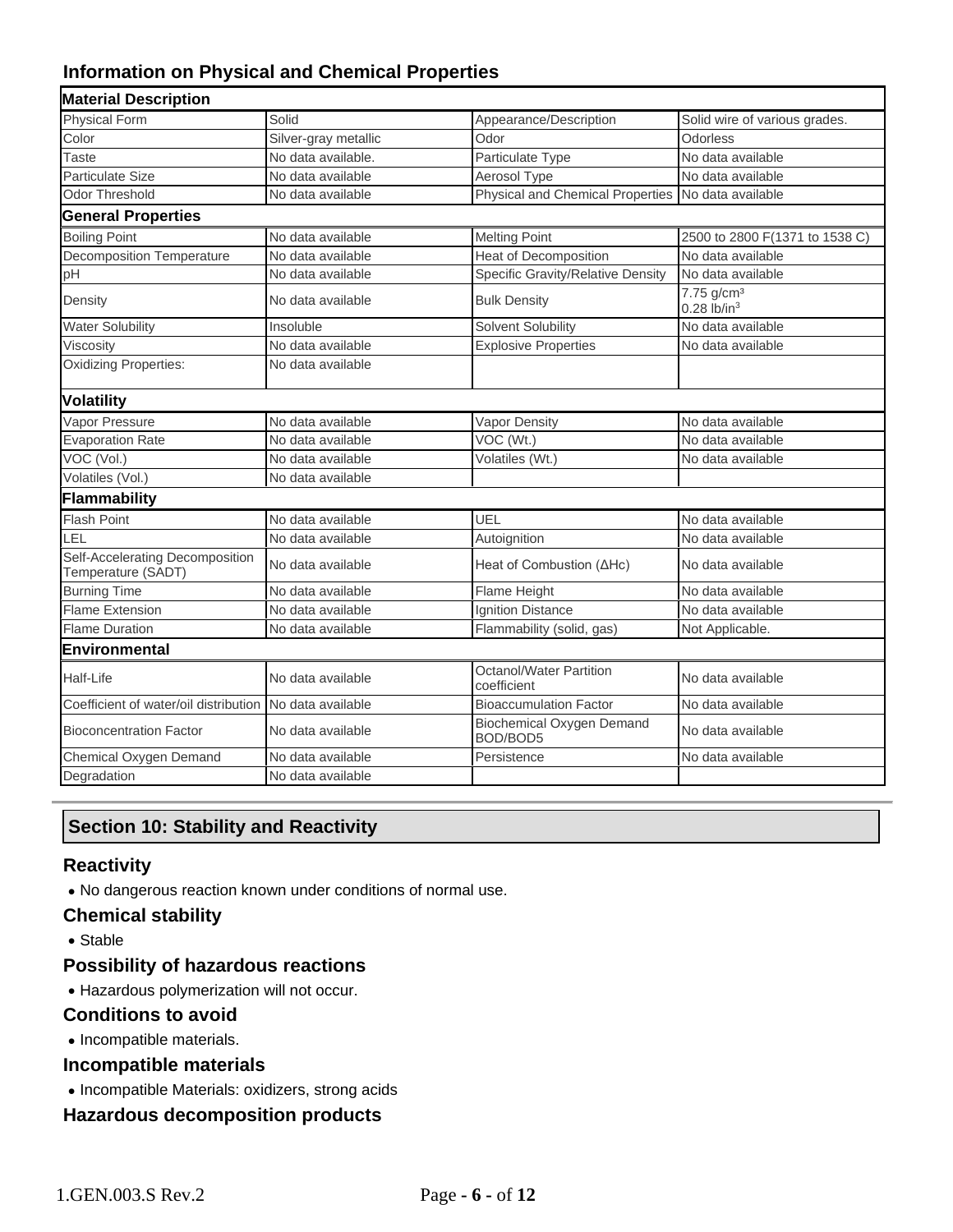• Hazardous decomposition may occur during certain operations such as welding, burning, melting or hot rolling, generating hazardous metal fumes. Hexavalent chromium which is a suspect carcinogen may result from pickling of stainless steel.

## **Section 11 - Toxicological Information**

## **Information on toxicological effects**

| <b>Other Material</b><br>• Toxicological impacts expected to be minimal for products in purchased form. Individual<br><b>Information</b><br>component information is provided below if available. |           |                                                                                                                                                                                                                                                                                                                                                                                                                                                                                                                                                                                                                                                                                                                                                                                                                                                                                                                                                                                                                                                                                                                                                                                                                                                                                                                                                    |                                                                                                                                                                                                               |  |
|---------------------------------------------------------------------------------------------------------------------------------------------------------------------------------------------------|-----------|----------------------------------------------------------------------------------------------------------------------------------------------------------------------------------------------------------------------------------------------------------------------------------------------------------------------------------------------------------------------------------------------------------------------------------------------------------------------------------------------------------------------------------------------------------------------------------------------------------------------------------------------------------------------------------------------------------------------------------------------------------------------------------------------------------------------------------------------------------------------------------------------------------------------------------------------------------------------------------------------------------------------------------------------------------------------------------------------------------------------------------------------------------------------------------------------------------------------------------------------------------------------------------------------------------------------------------------------------|---------------------------------------------------------------------------------------------------------------------------------------------------------------------------------------------------------------|--|
|                                                                                                                                                                                                   |           |                                                                                                                                                                                                                                                                                                                                                                                                                                                                                                                                                                                                                                                                                                                                                                                                                                                                                                                                                                                                                                                                                                                                                                                                                                                                                                                                                    | <b>Components</b>                                                                                                                                                                                             |  |
| Aluminum<br>$(< 3.5\%)$                                                                                                                                                                           | 7429-90-5 | Multi-dose Toxicity: Inhalation-Rat TCLo · 206 mg/m <sup>3</sup> 5 Hour(s) 30 Day(s)-Intermittent; Lungs, Thorax, or<br>Respiration:Fibrosis (interstitial); Endocrine:Hypoglycemia; Blood:Changes in serum composition (e.g.,<br>TP, bilirubin cholesterol)                                                                                                                                                                                                                                                                                                                                                                                                                                                                                                                                                                                                                                                                                                                                                                                                                                                                                                                                                                                                                                                                                       |                                                                                                                                                                                                               |  |
| Chromium<br>$(< 30\%)$                                                                                                                                                                            | 7440-47-3 | Tumorigen / Carcinogen: Implant-Rat TDLo · 1200 µg/kg 6 Week(s)-Intermittent; Tumorigenic: Equivocal<br>tumorigenic agent by RTECS criteria; Blood:Lymphoma, including Hodgkin's disease;<br>Tumorigenic: Tumors at site of application; Intravenous-Rat TDLo · 2160 µg/kg 6 Week(s)-Intermittent;<br>Tumorigenic: Equivocal tumorigenic agent by RTECS criteria; Gastrointestinal: Tumors; Blood: Lymphoma,<br>including Hodgkin's disease                                                                                                                                                                                                                                                                                                                                                                                                                                                                                                                                                                                                                                                                                                                                                                                                                                                                                                        |                                                                                                                                                                                                               |  |
| Copper<br>$(< 34\%)$                                                                                                                                                                              | 7440-50-8 | Gastrointestinal: Nausea or vomiting                                                                                                                                                                                                                                                                                                                                                                                                                                                                                                                                                                                                                                                                                                                                                                                                                                                                                                                                                                                                                                                                                                                                                                                                                                                                                                               | Acute Toxicity: Ingestion/Oral-Mouse LD50 · 413 mg/kg; Ingestion/Oral-Human TDLo · 120 µg/kg;                                                                                                                 |  |
| Manganese<br>$(< 10\%)$                                                                                                                                                                           | 7439-96-5 | Irritation: Eye-Rabbit · 500 mg 24 Hour(s) · Mild irritation; Skin-Rabbit · 500 mg 24 Hour(s) · Mild irritation;<br>Multi-dose Toxicity: Inhalation-Rat TCLo · 3709 mg/m <sup>3</sup> 6 Hour(s) 13 Week(s)-Intermittent; Brain and<br>Coverings: Other degenerative changes; Behavioral: Changes in motor activity (specific assay); Lungs,<br>Thorax, or Respiration: Other changes; Inhalation-Rat TCLo . 0.3 mg/m <sup>3</sup> 5 Hour(s) 26 Week(s)-Intermittent;<br>Lungs, Thorax, or Respiration: Fibrosis (interstitial); Immunological Including Allergic: Decrease in cellular<br>immune response                                                                                                                                                                                                                                                                                                                                                                                                                                                                                                                                                                                                                                                                                                                                          |                                                                                                                                                                                                               |  |
| Molybdenum<br>$(< 18\%)$                                                                                                                                                                          | 7439-98-7 |                                                                                                                                                                                                                                                                                                                                                                                                                                                                                                                                                                                                                                                                                                                                                                                                                                                                                                                                                                                                                                                                                                                                                                                                                                                                                                                                                    | Multi-dose Toxicity: Ingestion/Oral-Rat TDLo · 7 mg/kg 2 Week(s)-Intermittent; Liver: Other changes;<br>Biochemical: Enzyme inhibition, induction, or change in blood or tissue levels: Other oxidoreductases |  |
| Nickel<br>$(< 80\%)$                                                                                                                                                                              | 7440-02-0 | Acute Toxicity: Ingestion/Oral-Rat LDLo · 500 mg/kg; Gastrointestinal: Other changes; Inhalation-Mouse<br>TCLo . 10 mg/m <sup>3</sup> 2 Hour(s); Immunological Including Allergic: Decrease in cellular immune response;<br>Multi-dose Toxicity: Inhalation-Rabbit TCLo • 130 µg/m <sup>3</sup> 6 Hour(s) 35 Week(s)-Intermittent; Lungs, Thorax, or<br>Respiration: Other changes; Biochemical: Metabolism (intermediary): Lipids, including transport; Inhalation-<br>Rat TCLo · 350 mg/m <sup>3</sup> 2 Week(s)-Intermittent; Lungs, Thorax, or Respiration: Other changes; Blood: Changes<br>in erythrocyte (RBC) count; Related to Chronic Data: Death in the Other Multiple Dose data type field;<br>Tumorigen / Carcinogen: Inhalation-Guinea Pig TCLo · 15 mg/m <sup>3</sup> 91 Week(s)-Intermittent;<br>Tumorigenic: Equivocal tumorigenic agent by RTECS criteria; Lungs, Thorax, or Respiration: Tumors;<br>Lungs, Thorax, or Respiration: Bronchiogenic carcinoma; Intramuscular-Rat TDLo . 56 mg/kg;<br>Tumorigenic: Carcinogenic by RTECS criteria; Musculoskeletal: Tumors; Tumorigenic: Tumors at site of<br>application; Subcutaneous-Rat TDLo · 3000 mg/kg 6 Week(s)-Intermittent; Tumorigenic: Equivocal<br>tumorigenic agent by RTECS criteria; Skin and Appendages:Other:Tumors; Tumorigenic:Tumors at site of<br>application |                                                                                                                                                                                                               |  |
| Silicon<br>$(< 4.5\%)$                                                                                                                                                                            | 7440-21-3 | Irritation: Eye-Rabbit • 3 mg • Mild irritation                                                                                                                                                                                                                                                                                                                                                                                                                                                                                                                                                                                                                                                                                                                                                                                                                                                                                                                                                                                                                                                                                                                                                                                                                                                                                                    | Acute Toxicity: Ingestion/Oral-Rat LD50 · 3160 mg/kg;                                                                                                                                                         |  |
| Tantalum<br>$(< 5.5\%)$                                                                                                                                                                           | 7440-25-7 |                                                                                                                                                                                                                                                                                                                                                                                                                                                                                                                                                                                                                                                                                                                                                                                                                                                                                                                                                                                                                                                                                                                                                                                                                                                                                                                                                    | Acute Toxicity: Ingestion/Oral-Mouse LD50 · 595 mg/kg                                                                                                                                                         |  |
| Tungsten<br>$(< 6.5\%)$                                                                                                                                                                           | 7440-33-7 |                                                                                                                                                                                                                                                                                                                                                                                                                                                                                                                                                                                                                                                                                                                                                                                                                                                                                                                                                                                                                                                                                                                                                                                                                                                                                                                                                    | Irritation: Eye-Rabbit • 500 mg 24 Hour(s) • Mild irritation; Skin-Rabbit • 500 mg 24 Hour(s) • Mild irritation                                                                                               |  |
| <b>GHS Properties</b>                                                                                                                                                                             |           |                                                                                                                                                                                                                                                                                                                                                                                                                                                                                                                                                                                                                                                                                                                                                                                                                                                                                                                                                                                                                                                                                                                                                                                                                                                                                                                                                    | Classification                                                                                                                                                                                                |  |
| Acute toxicity                                                                                                                                                                                    |           |                                                                                                                                                                                                                                                                                                                                                                                                                                                                                                                                                                                                                                                                                                                                                                                                                                                                                                                                                                                                                                                                                                                                                                                                                                                                                                                                                    | OSHA HCS 2012 Acute Toxicity - Dermal - Not relevant; Acute Toxicity - Inhalation<br>- No data available; Acute Toxicity - Oral - Not relevant                                                                |  |
| <b>Aspiration Hazard</b>                                                                                                                                                                          |           |                                                                                                                                                                                                                                                                                                                                                                                                                                                                                                                                                                                                                                                                                                                                                                                                                                                                                                                                                                                                                                                                                                                                                                                                                                                                                                                                                    | OSHA HCS 2012. Data lacking                                                                                                                                                                                   |  |
| Carcinogenicity                                                                                                                                                                                   |           |                                                                                                                                                                                                                                                                                                                                                                                                                                                                                                                                                                                                                                                                                                                                                                                                                                                                                                                                                                                                                                                                                                                                                                                                                                                                                                                                                    | <b>OSHA HCS 2012</b> Carcinogenicity 1B                                                                                                                                                                       |  |
| <b>Germ Cell Mutagenicity</b>                                                                                                                                                                     |           |                                                                                                                                                                                                                                                                                                                                                                                                                                                                                                                                                                                                                                                                                                                                                                                                                                                                                                                                                                                                                                                                                                                                                                                                                                                                                                                                                    | OSHA HCS 2012 <sup>•</sup> No data available                                                                                                                                                                  |  |
| Skin corrosion/Irritation                                                                                                                                                                         |           |                                                                                                                                                                                                                                                                                                                                                                                                                                                                                                                                                                                                                                                                                                                                                                                                                                                                                                                                                                                                                                                                                                                                                                                                                                                                                                                                                    | OSHA HCS 2012•Skin Irritation 2                                                                                                                                                                               |  |
| Skin sensitization                                                                                                                                                                                |           |                                                                                                                                                                                                                                                                                                                                                                                                                                                                                                                                                                                                                                                                                                                                                                                                                                                                                                                                                                                                                                                                                                                                                                                                                                                                                                                                                    | OSHA HCS 2012. Skin Sensitizer 1B                                                                                                                                                                             |  |
| STOT-RE                                                                                                                                                                                           |           |                                                                                                                                                                                                                                                                                                                                                                                                                                                                                                                                                                                                                                                                                                                                                                                                                                                                                                                                                                                                                                                                                                                                                                                                                                                                                                                                                    | OSHA HCS 2012 Specific Target Organ Toxicity Repeated Exposure 1                                                                                                                                              |  |
| STOT-SE                                                                                                                                                                                           |           |                                                                                                                                                                                                                                                                                                                                                                                                                                                                                                                                                                                                                                                                                                                                                                                                                                                                                                                                                                                                                                                                                                                                                                                                                                                                                                                                                    | OSHA HCS 2012• Specific Target Organ Toxicity Single Exposure 1; Specific<br>Target Organ Toxicity Single Exposure 3: Respiratory Tract Irritation                                                            |  |
| <b>Toxicity for Reproduction</b>                                                                                                                                                                  |           |                                                                                                                                                                                                                                                                                                                                                                                                                                                                                                                                                                                                                                                                                                                                                                                                                                                                                                                                                                                                                                                                                                                                                                                                                                                                                                                                                    | OSHA HCS 2012. Data lacking                                                                                                                                                                                   |  |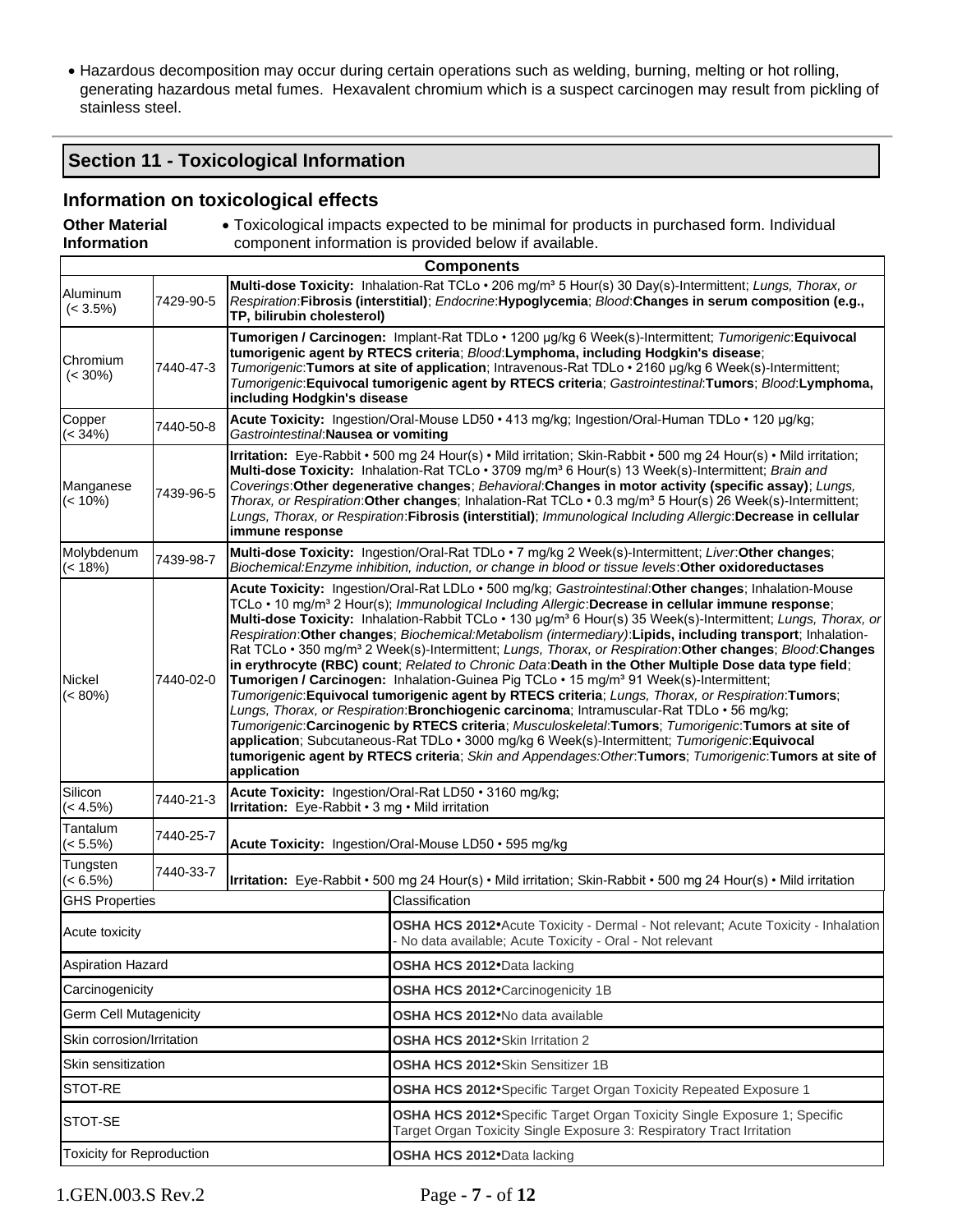| Respiratory sensitization                                                                                                                                                                                                                                                                                                                                                                      |                                                                                                                                                                     | OSHA HCS 2012 Respiratory Sensitizer 1B                                                                                                                                                                                                  |                             |                                                                                              |  |
|------------------------------------------------------------------------------------------------------------------------------------------------------------------------------------------------------------------------------------------------------------------------------------------------------------------------------------------------------------------------------------------------|---------------------------------------------------------------------------------------------------------------------------------------------------------------------|------------------------------------------------------------------------------------------------------------------------------------------------------------------------------------------------------------------------------------------|-----------------------------|----------------------------------------------------------------------------------------------|--|
| Serious eye damage/Irritation                                                                                                                                                                                                                                                                                                                                                                  |                                                                                                                                                                     | OSHA HCS 2012. Eye Irritation 2                                                                                                                                                                                                          |                             |                                                                                              |  |
| <b>Target Organs</b>                                                                                                                                                                                                                                                                                                                                                                           |                                                                                                                                                                     | • Skin/Dermal, Lungs, Central Nervous System (CNS), Liver/Hepatotoxin, Kidney/Nephrotoxin,<br>Metal Fume Fever, Nasal Cavity                                                                                                             |                             |                                                                                              |  |
| Route(s) of<br>entry/exposure                                                                                                                                                                                                                                                                                                                                                                  |                                                                                                                                                                     | • Dermal contact with and/or inhalation of dust or fumes during welding, cutting, grinding,<br>burning, and other operations. Overexposure to dusts and/or fume generated during<br>processing can pose health hazards as defined below: |                             |                                                                                              |  |
| <b>Medical Conditions</b><br><b>Aggravated by</b><br><b>Exposure</b>                                                                                                                                                                                                                                                                                                                           |                                                                                                                                                                     | • May aggravate asthma or other respiratory disorders. May aggravate skin disorders.                                                                                                                                                     |                             |                                                                                              |  |
| <b>Potential Health Effects</b><br><b>Inhalation</b>                                                                                                                                                                                                                                                                                                                                           |                                                                                                                                                                     |                                                                                                                                                                                                                                          |                             |                                                                                              |  |
| <b>Acute (Immediate)</b>                                                                                                                                                                                                                                                                                                                                                                       |                                                                                                                                                                     |                                                                                                                                                                                                                                          |                             | • May cause respiratory irritation. May cause sensitization. May cause metal fume fever.     |  |
| <b>Chronic (Delayed)</b>                                                                                                                                                                                                                                                                                                                                                                       |                                                                                                                                                                     | and nasal cavity damage.                                                                                                                                                                                                                 |                             | • Prolonged inhalation of dust or fume may cause lung, central nervous system, liver, kidney |  |
| <b>Skin</b>                                                                                                                                                                                                                                                                                                                                                                                    |                                                                                                                                                                     |                                                                                                                                                                                                                                          |                             |                                                                                              |  |
| <b>Acute (Immediate)</b>                                                                                                                                                                                                                                                                                                                                                                       | rash.                                                                                                                                                               | • Causes skin irritation. May cause skin sensitization. Symptoms include redness, and skin                                                                                                                                               |                             |                                                                                              |  |
| <b>Chronic (Delayed)</b>                                                                                                                                                                                                                                                                                                                                                                       |                                                                                                                                                                     | • Repeated and prolonged exposure may cause irritation. Repeated and prolonged exposure<br>may cause sensitization.                                                                                                                      |                             |                                                                                              |  |
| <b>Eye</b>                                                                                                                                                                                                                                                                                                                                                                                     |                                                                                                                                                                     |                                                                                                                                                                                                                                          |                             |                                                                                              |  |
| <b>Acute (Immediate)</b>                                                                                                                                                                                                                                                                                                                                                                       |                                                                                                                                                                     | • Exposure to dust and fumes may cause irritation. Exposure to fumes and dusts may cause<br>sensitization and conjunctivitis.                                                                                                            |                             |                                                                                              |  |
| <b>Chronic (Delayed)</b>                                                                                                                                                                                                                                                                                                                                                                       |                                                                                                                                                                     | • Repeated and prolonged exposure to dust and fumes may cause irritation. Repeated and<br>prolonged exposure to dusts and fumes may cause sensitization and conjunctivitis.                                                              |                             |                                                                                              |  |
| Ingestion                                                                                                                                                                                                                                                                                                                                                                                      |                                                                                                                                                                     |                                                                                                                                                                                                                                          |                             |                                                                                              |  |
| <b>Acute (Immediate)</b>                                                                                                                                                                                                                                                                                                                                                                       | • Low hazard for usual industrial or commercial handling. Gastrointestinal disturbances<br>including nausea and vomiting may result from ingestion of dusts.        |                                                                                                                                                                                                                                          |                             |                                                                                              |  |
| <b>Chronic (Delayed)</b>                                                                                                                                                                                                                                                                                                                                                                       | • Low hazard for usual industrial or commercial handling. Repeated and prolonged exposure<br>may cause gastrointestinal disturbances including nausea and vomiting. |                                                                                                                                                                                                                                          |                             |                                                                                              |  |
| Carcinogenic Effects . No carcinogenic effects resulting from exposure to stainless steels have been reported,<br>either in epidemiological studies or in tests with animals. Stainless steel does contain<br>carcinogenic components above the cut-off threshold amount of 0.1% (nickel and cobalt) and<br>therefore stainless steel (as dusts and fumes) must be classified as a carcinogen. |                                                                                                                                                                     |                                                                                                                                                                                                                                          |                             |                                                                                              |  |
|                                                                                                                                                                                                                                                                                                                                                                                                |                                                                                                                                                                     |                                                                                                                                                                                                                                          | <b>Carcinogenic Effects</b> |                                                                                              |  |
| Chromium                                                                                                                                                                                                                                                                                                                                                                                       | <b>CAS</b><br>7440-47-3                                                                                                                                             | Group 3-Not Classifiable                                                                                                                                                                                                                 | <b>IARC</b>                 | <b>NTP</b><br>Not Listed                                                                     |  |
| Cobalt                                                                                                                                                                                                                                                                                                                                                                                         | 7440-48-4                                                                                                                                                           | Group 2B-Possible Carcinogen                                                                                                                                                                                                             |                             | Not Listed                                                                                   |  |
| Nickel                                                                                                                                                                                                                                                                                                                                                                                         | 7440-02-0                                                                                                                                                           | Group 2B-Possible Carcinogen                                                                                                                                                                                                             |                             | Reasonably Anticipated to be Human<br>Carcinogen                                             |  |
| Nickel as Nickel<br>Compounds                                                                                                                                                                                                                                                                                                                                                                  | NDA                                                                                                                                                                 | Group 1-Carcinogenic                                                                                                                                                                                                                     |                             | Known Human Carcinogen                                                                       |  |

# **Section 12 - Ecological Information**

# **Toxicity**

• No information available at this time. As with all foreign substances do not allow to enter the storm drainage systems.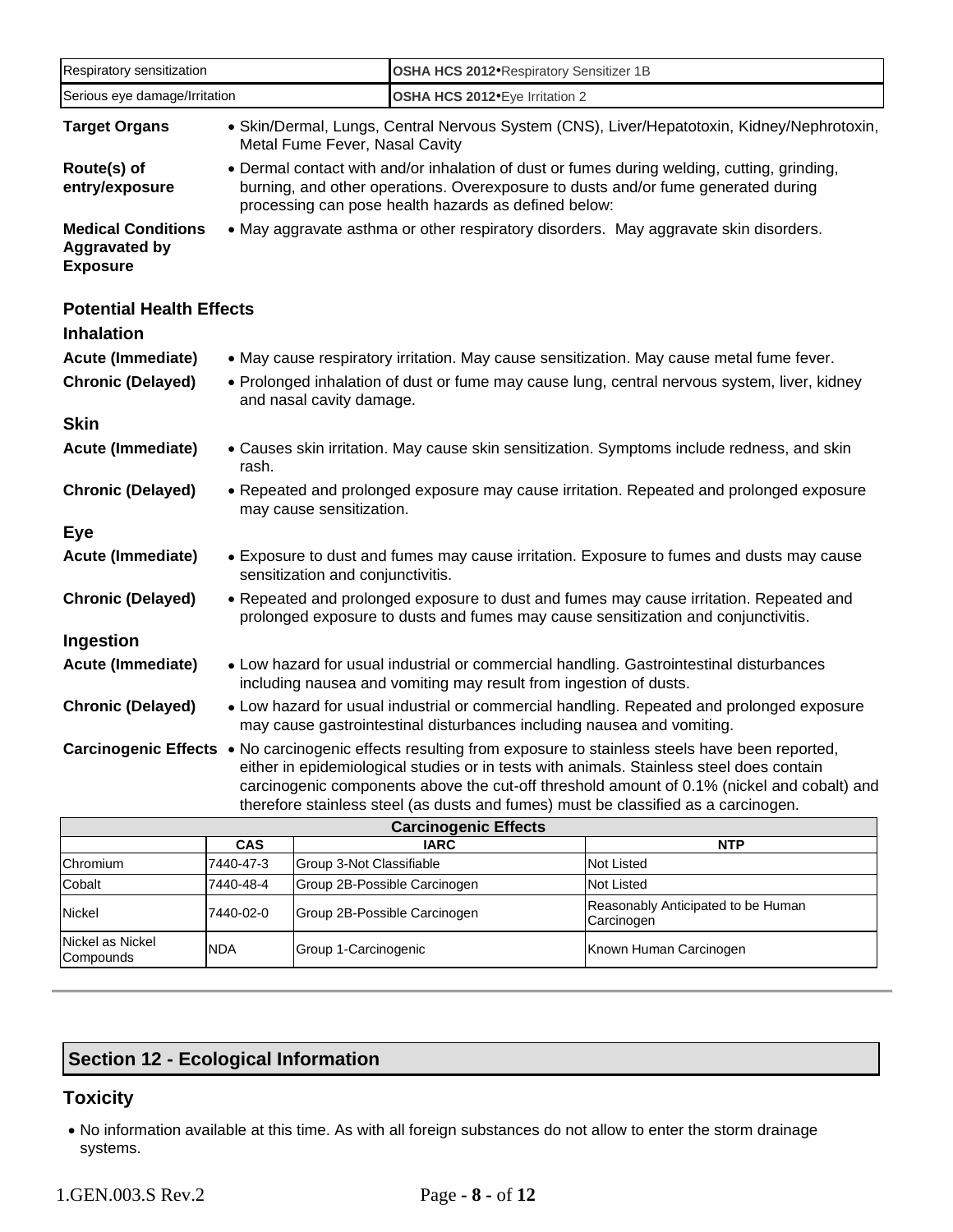## **Persistence and degradability**

• No data available

#### **Bioaccumulative potential**

• No data available

## **Mobility in Soil**

• No data available

## **Section 13 - Disposal Considerations**

#### **Waste treatment methods**

| <b>Product</b>   | • Product as shipped is not considered hazardous and should be recycled. Product dusts from                               |
|------------------|---------------------------------------------------------------------------------------------------------------------------|
| waste            | processing may be classified as hazardous waste, as defined in 40 CFR 261 as well as state and/or                         |
|                  | local regulation. Solid waste generated from product processing should be classified by a competent                       |
|                  | environmental professional and disposed, processed or recycled in accordance with federal, state and<br>local regulation. |
| <b>Packaging</b> | <b>A</b> Dispose of content and/or container in accordance with local regional national and/or international              |

#### **Packaging waste** • Dispose of content and/or container in accordance with local, regional, national, and/or international regulations.

## **Section 14 - Transport Information**

|                 | UN<br>number | UN proper shipping<br>name | <b>Transport hazard</b><br>class(es) | <b>Packing</b><br>group | <b>Environmental</b><br>hazards |
|-----------------|--------------|----------------------------|--------------------------------------|-------------------------|---------------------------------|
| <b>DOT</b>      | <b>NDA</b>   | <b>NDA</b>                 | <b>NDA</b>                           | <b>NDA</b>              | <b>NDA</b>                      |
| <b>TDG</b>      | <b>NDA</b>   | <b>NDA</b>                 | <b>NDA</b>                           | <b>NDA</b>              | <b>NDA</b>                      |
| <b>IMO/IMDG</b> | <b>NDA</b>   | <b>NDA</b>                 | <b>NDA</b>                           | <b>NDA</b>              | <b>NDA</b>                      |

#### **Special precautions for user** *CONDER <b>SPECIAL CONDER* • No special precautions.

**Transport in bulk according to Annex II of MARPOL 73/78 and the IBC Code Other information**

- 
- Not Applicable.
- **DOT** Not regulated as a hazardous material.
- **TDG** Not regulated as a dangerous good.

# **Section 15 - Regulatory Information**

## **Safety, health and environmental regulations/legislation specific for the substance or mixture**

**SARA Hazard Classifications** • Acute, Chronic. SARA Hazard Classifications pertain to product as dust and fume.

| <b>Inventory</b>    |                                         |  |  |  |
|---------------------|-----------------------------------------|--|--|--|
| $\sim$<br>onent<br> | TCA<br>CAS<br><b>Canada DSL</b><br>ישכי |  |  |  |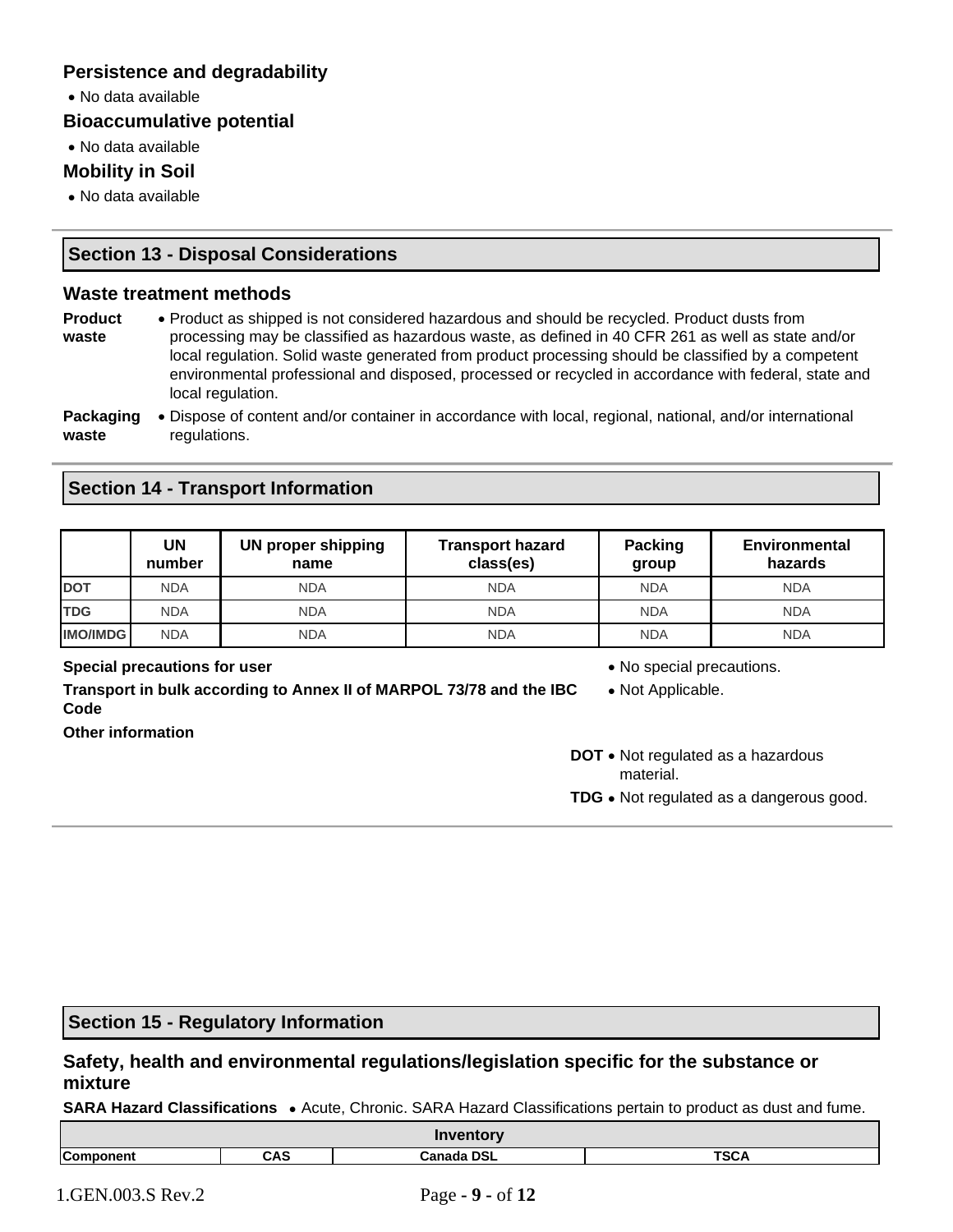| Aluminum   | 7429-90-5 | Yes | Yes |
|------------|-----------|-----|-----|
| Chromium   | 7440-47-3 | Yes | Yes |
| Cobalt     | 7440-48-4 | Yes | Yes |
| Copper     | 7440-50-8 | Yes | Yes |
| Iron       | 7439-89-6 | Yes | Yes |
| Manganese  | 7439-96-5 | Yes | Yes |
| Molybdenum | 7439-98-7 | Yes | Yes |
| Nickel     | 7440-02-0 | Yes | Yes |
| Silicon    | 7440-21-3 | Yes | Yes |
| Tantalum   | 7440-25-7 | Yes | Yes |
| Tungsten   | 7440-33-7 | Yes | Yes |
| Vanadium   | 7440-62-2 | Yes | Yes |

#### **Canada**

#### **Labor**

| adur<br><b>Canada - WHMIS - Classifications of Substances</b> |           |                                                                                 |
|---------------------------------------------------------------|-----------|---------------------------------------------------------------------------------|
| •Stainless Steel Wire and ingredients (unless listed below)   |           | <b>Not Listed</b>                                                               |
| •Copper                                                       | 7440-50-8 | Uncontrolled product according to WHMIS<br>classification criteria              |
| •Chromium                                                     | 7440-47-3 | Uncontrolled product according to WHMIS<br>classification criteria              |
| •Manganese                                                    | 7439-96-5 | D2A (including powder)                                                          |
| •Tantalum                                                     | 7440-25-7 | Uncontrolled product according to WHMIS<br>classification criteria              |
| •Cobalt                                                       | 7440-48-4 | D <sub>2</sub> A, D <sub>2</sub> B                                              |
| •Aluminum                                                     | 7429-90-5 | B6 (powder); Uncontrolled product<br>according to WHMIS classification criteria |
| •Molybdenum                                                   | 7439-98-7 | Uncontrolled product according to WHMIS<br>classification criteria              |
| •Nickel                                                       | 7440-02-0 | D2A, D2B; B6, D2A (Raney)                                                       |
| •Silicon                                                      | 7440-21-3 | <b>B4</b>                                                                       |
| •Tungsten                                                     | 7440-33-7 | Uncontrolled product according to WHMIS<br>classification criteria              |
| •Vanadium                                                     | 7440-62-2 | <b>Not Listed</b>                                                               |
| $\cdot$ Iron                                                  | 7439-89-6 | Uncontrolled product according to WHMIS<br>classification criteria              |
| Canada - WHMIS - Ingredient Disclosure List                   |           |                                                                                 |
| •Stainless Steel Wire and ingredients (unless listed below)   |           | <b>Not Listed</b>                                                               |
| •Copper                                                       | 7440-50-8 | 1%                                                                              |
| •Chromium                                                     | 7440-47-3 | 0.1%                                                                            |
| •Manganese                                                    | 7439-96-5 | 1%                                                                              |
| •Tantalum                                                     | 7440-25-7 | $1\%$                                                                           |
| •Cobalt                                                       | 7440-48-4 | 0.1%                                                                            |
| •Aluminum                                                     | 7429-90-5 | $1\%$                                                                           |
| •Molybdenum                                                   | 7439-98-7 | $1\%$                                                                           |
| •Nickel                                                       | 7440-02-0 | 0.1%                                                                            |
| •Tungsten                                                     | 7440-33-7 | $1\%$                                                                           |
| •Vanadium                                                     | 7440-62-2 | 1%                                                                              |

#### **United States**

#### **Environment**

**U.S. - CERCLA/SARA - Hazardous Substances and their Reportable Quantities** •Stainless Steel Wire and ingredients (unless listed below) variable and the Not Listed

•Copper 7440-50-8

5000 lb final RQ (no reporting of releases of this hazardous substance is required if the diameter of the pieces of the solid metal released is >100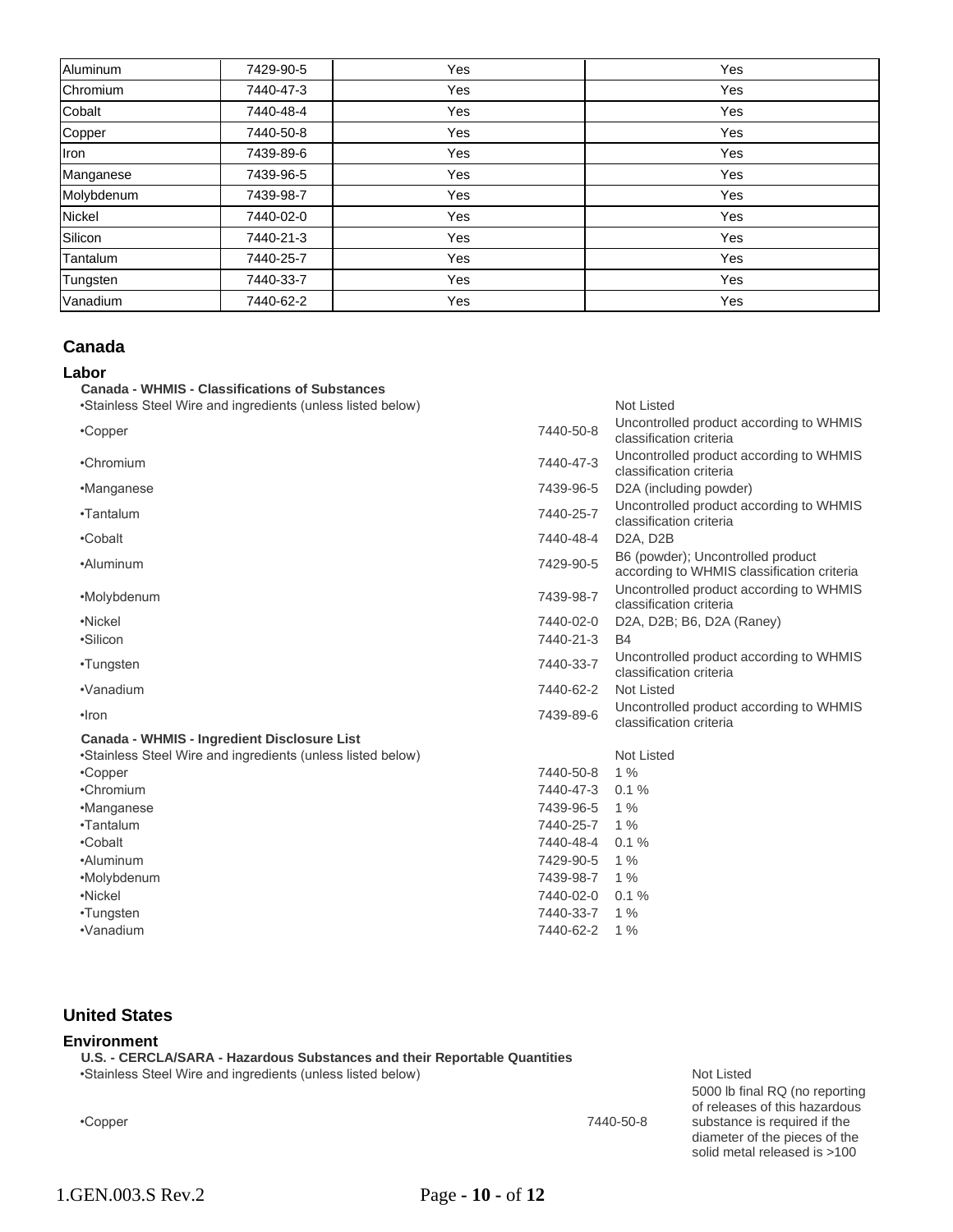|                                                                                                                                          |           | $\mu$ m); 2270 kg final RQ (no<br>reporting of releases of this<br>hazardous substance is<br>required if the diameter of the<br>pieces of the solid metal<br>released is $>100 \mu m$ )<br>5000 lb final RQ (no reporting<br>of releases of this hazardous<br>substance is required if the                                                                 |
|------------------------------------------------------------------------------------------------------------------------------------------|-----------|------------------------------------------------------------------------------------------------------------------------------------------------------------------------------------------------------------------------------------------------------------------------------------------------------------------------------------------------------------|
| •Chromium                                                                                                                                | 7440-47-3 | diameter of the pieces of the<br>solid metal released is >100<br>$\mu$ m); 2270 kg final RQ (no<br>reporting of releases of this<br>hazardous substance is<br>required if the diameter of the<br>pieces of the solid metal<br>released is $>100 \mu m$ )<br>100 lb final RQ (no reporting of<br>releases of this hazardous<br>substance is required if the |
| •Nickel                                                                                                                                  | 7440-02-0 | diameter of the pieces of the<br>solid metal released is >100<br>µm); 45.4 kg final RQ (no<br>reporting of releases of this<br>hazardous substance is<br>required if the diameter of the<br>pieces of the solid metal<br>released is $>100 \mu m$ )                                                                                                        |
| U.S. - CERCLA/SARA - Section 302 Extremely Hazardous Substances EPCRA RQs<br>•Stainless Steel Wire and ingredients (unless listed below) |           | Not Listed                                                                                                                                                                                                                                                                                                                                                 |
| U.S. - CERCLA/SARA - Section 302 Extremely Hazardous Substances TPQs<br>•Stainless Steel Wire and ingredients (unless listed below)      |           | Not Listed                                                                                                                                                                                                                                                                                                                                                 |
| U.S. - CERCLA/SARA - Section 313 - Emission Reporting<br>•Stainless Steel Wire and ingredients (unless listed below)                     |           | Not Listed                                                                                                                                                                                                                                                                                                                                                 |
| •Copper                                                                                                                                  | 7440-50-8 | 1.0 % de minimis concentration                                                                                                                                                                                                                                                                                                                             |
| •Chromium                                                                                                                                | 7440-47-3 | 1.0 % de minimis concentration                                                                                                                                                                                                                                                                                                                             |
| •Manganese                                                                                                                               | 7439-96-5 | 1.0 % de minimis concentration                                                                                                                                                                                                                                                                                                                             |
| •Cobalt                                                                                                                                  | 7440-48-4 | 0.1 % de minimis concentration                                                                                                                                                                                                                                                                                                                             |
| •Aluminum                                                                                                                                | 7429-90-5 | 1.0 % de minimis concentration<br>(dust or fume only)                                                                                                                                                                                                                                                                                                      |
| •Nickel                                                                                                                                  | 7440-02-0 | 0.1 % de minimis concentration<br>1.0 % de minimis concentration                                                                                                                                                                                                                                                                                           |
| •Vanadium                                                                                                                                | 7440-62-2 | (except when contained in an<br>alloy)                                                                                                                                                                                                                                                                                                                     |
| <b>United States - California</b>                                                                                                        |           |                                                                                                                                                                                                                                                                                                                                                            |
|                                                                                                                                          |           |                                                                                                                                                                                                                                                                                                                                                            |
|                                                                                                                                          |           |                                                                                                                                                                                                                                                                                                                                                            |
| <b>Environment</b><br>U.S. - California - Proposition 65 - Carcinogens List                                                              |           |                                                                                                                                                                                                                                                                                                                                                            |
| •Stainless Steel Wire and ingredients (unless listed below)                                                                              |           | <b>Not Listed</b>                                                                                                                                                                                                                                                                                                                                          |
| •Cobalt                                                                                                                                  | 7440-48-4 | carcinogen, initial date 7/1/92<br>(powder)                                                                                                                                                                                                                                                                                                                |
| •Nickel                                                                                                                                  | 7440-02-0 | carcinogen, initial date 10/1/89<br>(metallic)                                                                                                                                                                                                                                                                                                             |

# **Section 16 - Other Information**

| <b>Classification method</b><br>for mixtures | • Cut-off values/concentration limits of ingredients. |
|----------------------------------------------|-------------------------------------------------------|
| <b>Last Revision Date</b>                    | • No data available                                   |
| <b>Preparation Date</b>                      | • June 8, 2015                                        |
| <b>Review Date</b>                           | • January 21, 2021                                    |